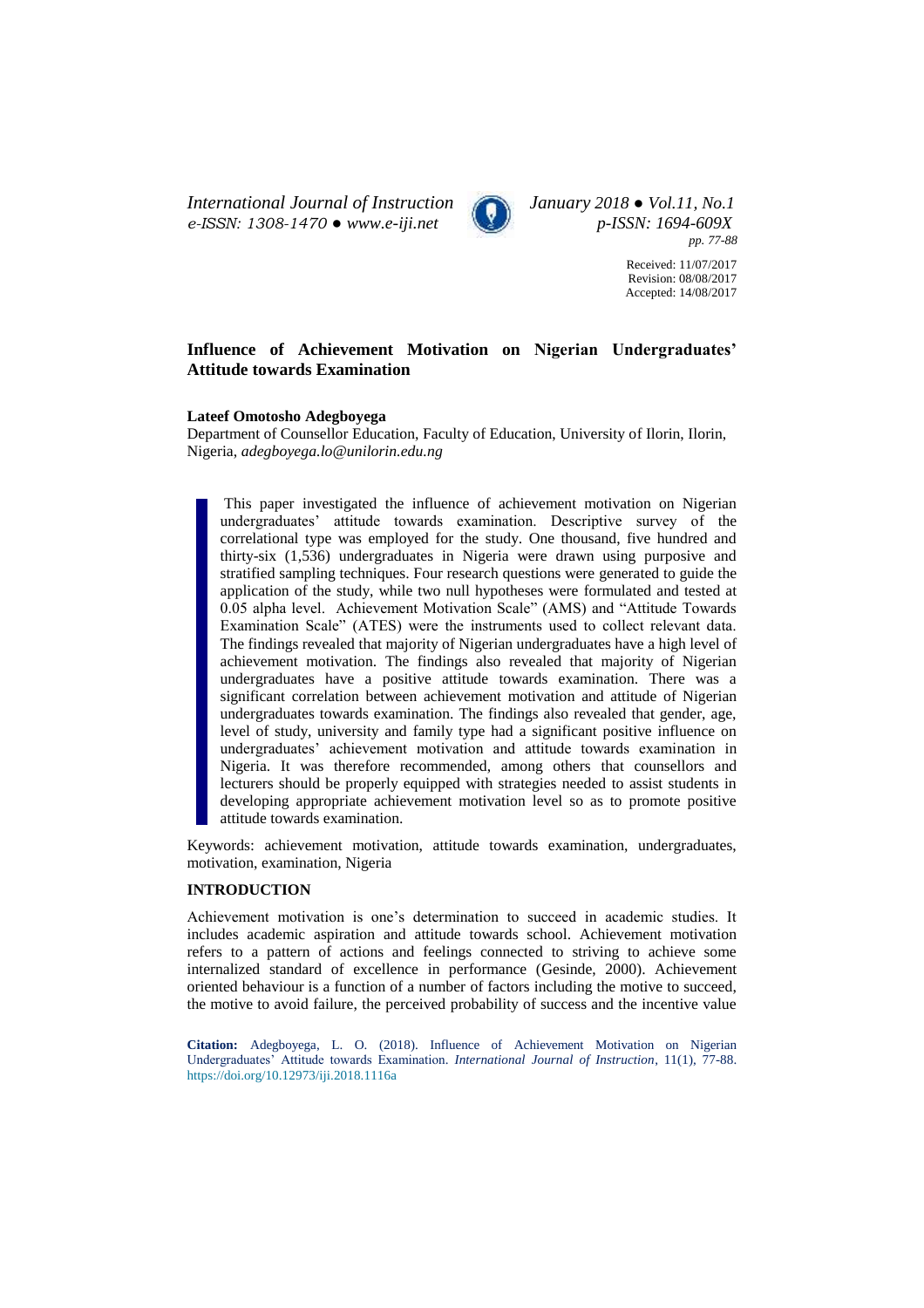of success (Paul, 1982). All these are influenced by an individual's emotional state of mind. Students low on emotional intelligence may find failure more difficult to deal with, which undermines their academic motivation (Drago, 2004).

Motivation in education affects the level of the learning of individuals and as well as reflects on their behaviours what they have learned or not. The motivation of students represents the active participation of the students in learning process. The curiosity and interest of the students manifest itself with the connection to the subject learned, focus on the process of learning lesson and the joy of learning (Cladella, & Herlin, 2002).

The definitions of motive and motivation were made by many researchers. The common side of these definitions is motivation being "the driving force activating behaviour" (Dörnyei, 2001). Some of the definitions of motive and motivation are as follows: motive is the power that gives strength and direction to the behaviour; this power causes to act for a purpose by affecting organism (Dörnyei, 2001). Motive is the driving force activating the organism, giving energy, causing a sensory uplift (enthusiasm, desire) and directing behaviour to achieve some specific purposes in certain situations (Fidan, 1993). Motivation is a desire to succeed in a goal which is meaningful to the individual (Cladella & Herlin, 2002). Students' learning is maximized when their achievement motivation is enhanced. Motivation has also been defined by hedonists in terms of imaginative responses. The authors use the word motive to design learned anticipations (expectations of rewards) or punishment. An individual has fear motive or an anxiety motive if and when he is exposed to cues that have previously been followed by punishment.

Motivation tries to explain the reason why people decide to do something, with which decision they go after, their willingness, and how long they are willing (Dörnyei, 2001). A large number of theories have been proposed to explain the process of incentive motivation. These theories have emphasized different aspects of the concept of motivation. Motivation is one of the theories of "achievement motivation" proposed by Atkinson expectancy-value theory. In essence, this theory of motivation focuses on the process of explaining the need for achievement and fear of failure (Brophy, 1998). Achievement motivation can be defined as making good business or the orientation to the actions which are important to compel with the perfect standards (Nouhi, Shakoori, & Nakhei, 2008).

The achievements of the students in courses are usually determined by the scores in examinations. Achievement motivation ensures that a student uses all his time and energy to achieve the standard objectives set before him (Nuthana & Yenagi, 2009).

Goc (2010) outlined the factors affecting students' achievement motivation as: effectiveness of the teacher, friends, the individual's attitude towards school, students' perceptions about their own abilities, past experiences (positive or negative), the importance given to the student's success, parent's approaches towards their children and school by taking into account the researches done.

Achievement motivation can also be seen as self determination to succeed in whatever activities one engages in. It can be academic work, professional work, sporting events,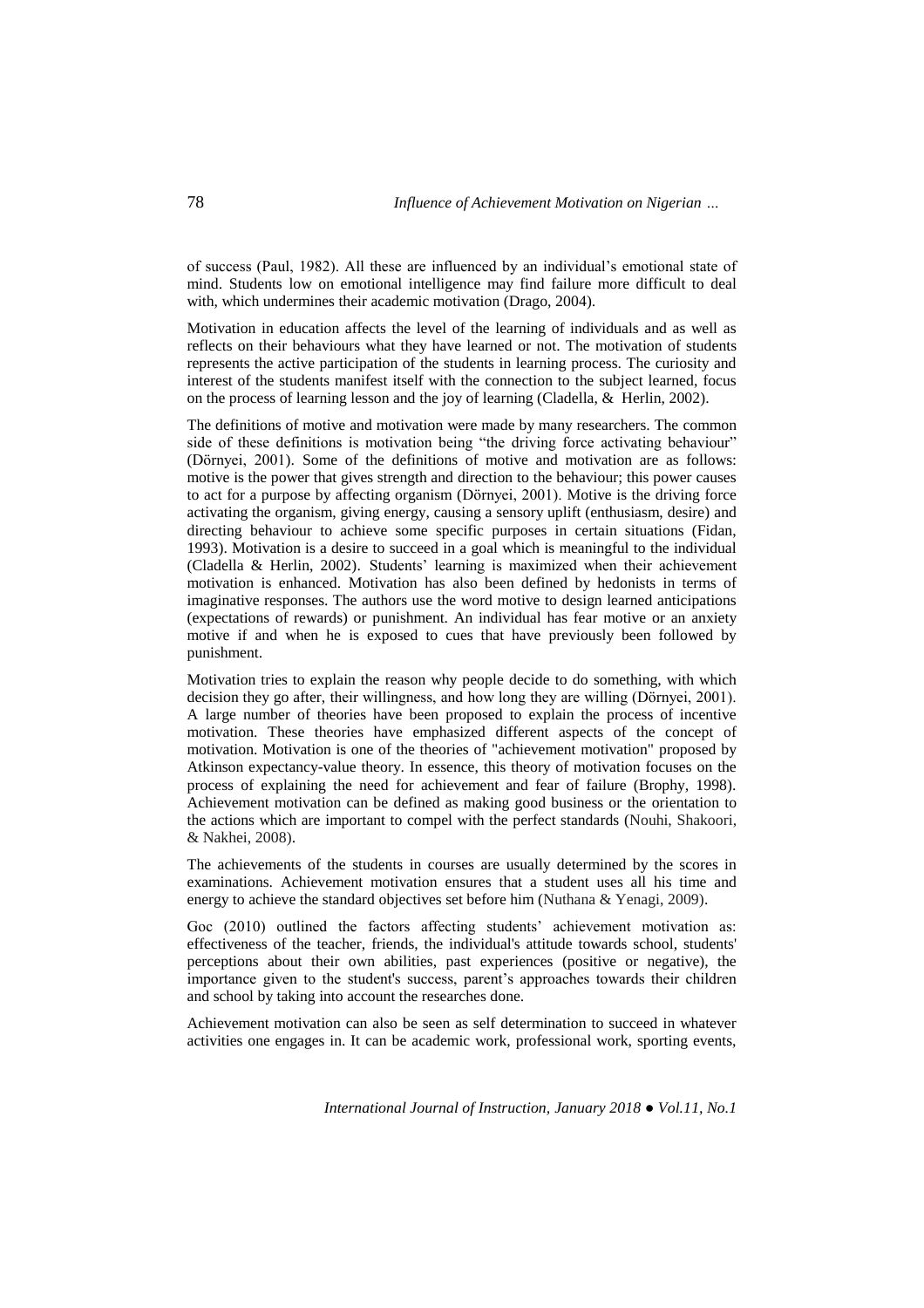and many others. Gesinde (2000) posited that the urge to achieve varies from one individual to another. While some individuals' need for achievement is very high, others may be very low. However, in life, there are high achievers and low achievers. What is responsible for the variation could be the fact that achievement motivation is believed to be learnt during socialization processes and learning experiences. As a matter of fact, this varies from one individual to another. Gesinde (2000) asserted further that those who have high achievers as their models in their early life would develop the high need to achieve. On the other hand, those who have low achievers as their models would hardly develop the need to achieve in life. Humans are said to be either extrinsically or intrinsically motivated. Intrinsic motivation is said to be derived internally on the job itself. It is that which occurs while a person is performing an activity in which they take delight and satisfaction. Intrinsic motivation is seen as internal reward, while extrinsic motivation is a reward that a person can enjoy after finishing the task.

Okoye (1985) observed that motivation holds the key to the understanding of human behaviour. This explains why one individual dodges work, but another works normally in satisfaction to its greater heights of performance. Other individuals resort to illegal and unconventional methods of achieving social, academic, economic and political recognition. Motivation should also be carefully handled, whether in the work, or study situations; such that students are neither under-motivated nor over-motivated but appropriately motivated to achieve in the society.

Motivation is one of the factors that affect students' performance in school. It is also referred to as academic engagement, which has to do with the cognitive, emotional, and behavioural indicators of student investment in their attachment to education (Tucker, Zayco & Herman, 2002). It is obvious that students who are not motivated to succeed will not work hard. In fact, several researchers have suggested that only motivation directly affects academic achievement. Other factors affect it only through their effect on motivation (Tucker, Zayco & Herman, 2002). However, these authors expressed that it is not easy to understand what motivates students.

Numerous studies have been conducted on this topic, which have led to the development of several theories of motivation. Goal motivation theory, for example, which is one of the widely accepted theories of motivation, postulates that there are two main types of motivation for achievement at school. Students with an ability or performance goal orientation are concerned with proving their competence by getting good grades or performing well compared to other students (Nuthanap, 2007).

On the other hand, students with a task goal orientation are motivated by a desire to increase their knowledge on a subject or by the enjoyment from learning the material. Studies have shown that students with a task goal orientation are more likely to engage in challenging tasks, seek help as needed, and adopt useful cognitive strategies, and, possibly most importantly, tend to be happier both with school and with selves as learners. Subsequent research has suggested, however, that despite its potential implications for middle school policy and curriculum design, a different perspective of either "task-based" or "performance-based" goal may be too simplistic of a model of adolescent motivation (Dowson & McInerney, 2001).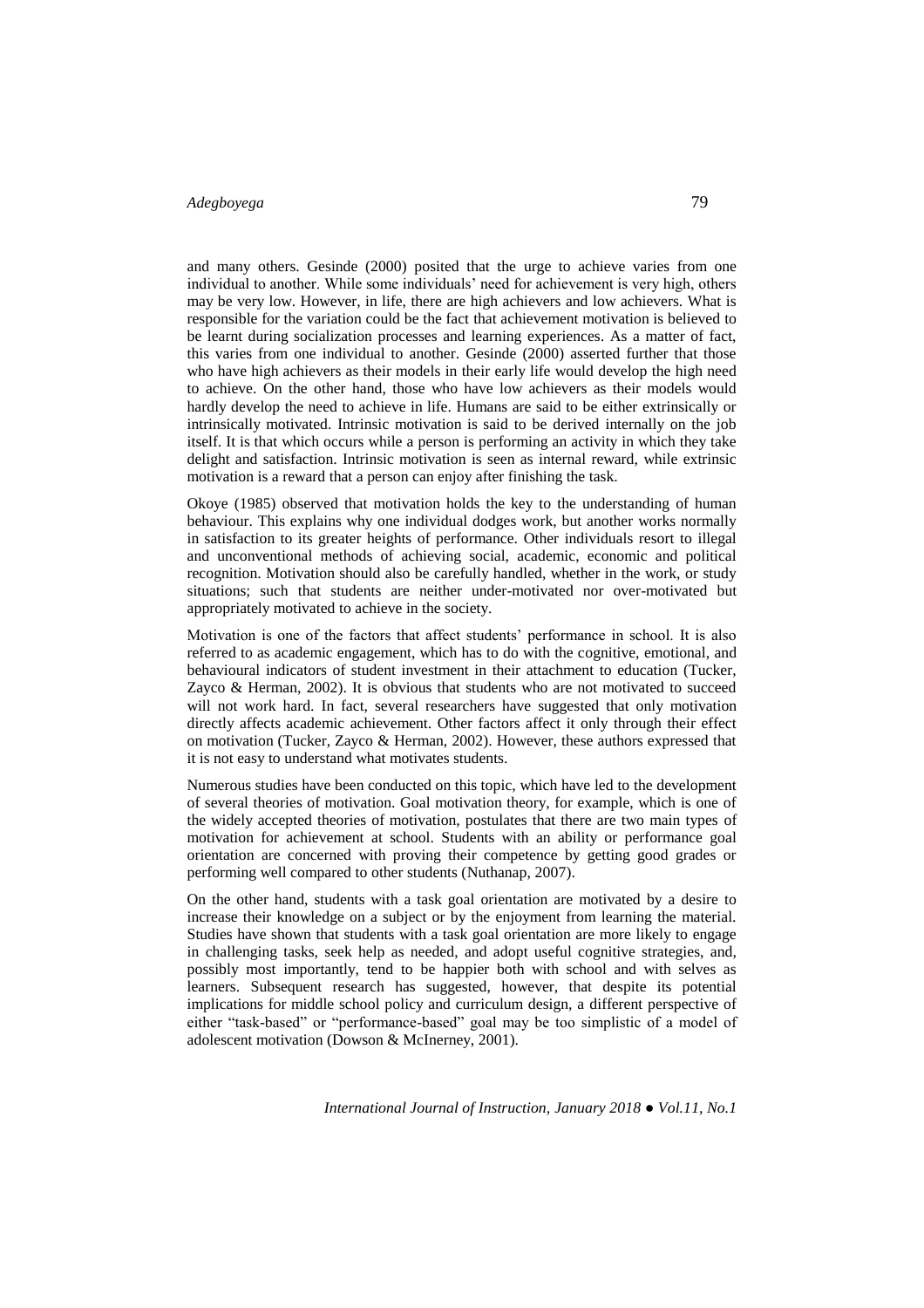Research has also suggested that task and performance goals are not mutually exclusive. While many experimental studies forced research participants to select one goal orientation or the other, correlation research has found that individuals' endorsement of a task goal orientation is often weakly correlated or uncorrelated with endorsement of an achievement motivation goal orientation (Kaplan & Maehr, 2007).

The focus of this study was on 100 to 400 level undergraduates' in Nigeria. It is worthy to note that, one must be able to understand what motivates students, what impacts their attitudes, what brings them to a University, and ultimately what will impact them to remain there until they finish. The researcher was interested in investigating the degree and nature of relationships among the variables involved in the study. This enables the researcher to ascertain the extent to which variation in one variable is related to variations in another variable. Thus, the researcher investigated the influence of achievement motivation on Nigerian undergraduates' attitude towards examination.

### **Research Questions**

The following research questions were posed for the study:

- 1. What is the achievement motivation level of undergraduates in Nigeria?
- 2. What is the typical attitude of undergraduates in Nigeria towards examination?
- 3. Is there any correlation between achievement motivation and attitude of undergraduates towards examination?
- 4. To what extent will gender, age, level of study, university and family type influence undergraduates' achievement motivation and attitude towards examination?

## **Research Hypotheses**

The following null hypotheses were generated to guide the conduct of this research thus:

- 1. There is no significant correlation between achievement motivation and attitude of undergraduates towards examination.
- 2. Gender, age, level of study, university and family type will not influence undergraduates' achievement motivation and attitude towards examination.

#### **METHOD**

## **Research Design**

The research design adopted for this study was descriptive survey of the correlational type. According to Stangor (2004), correlational design is appropriate for measuring such complexities of the pattern of relationships that exists among measured variables. Correlational research design was preferred in this study because the design is capable of looking at the relationship between or among two or more variables. This is because the researcher was interested in finding out the influence of achievement motivation on undergraduates' attitude towards examination in Nigeria.

## **Participants**

In a research process, sampling procedure is very crucial and must be appropriately considered. For this study, the population comprised all undergraduates in Nigeria, which was estimated at  $1,855,000$ : Federal Universities =  $1,150,000$ ; State Universities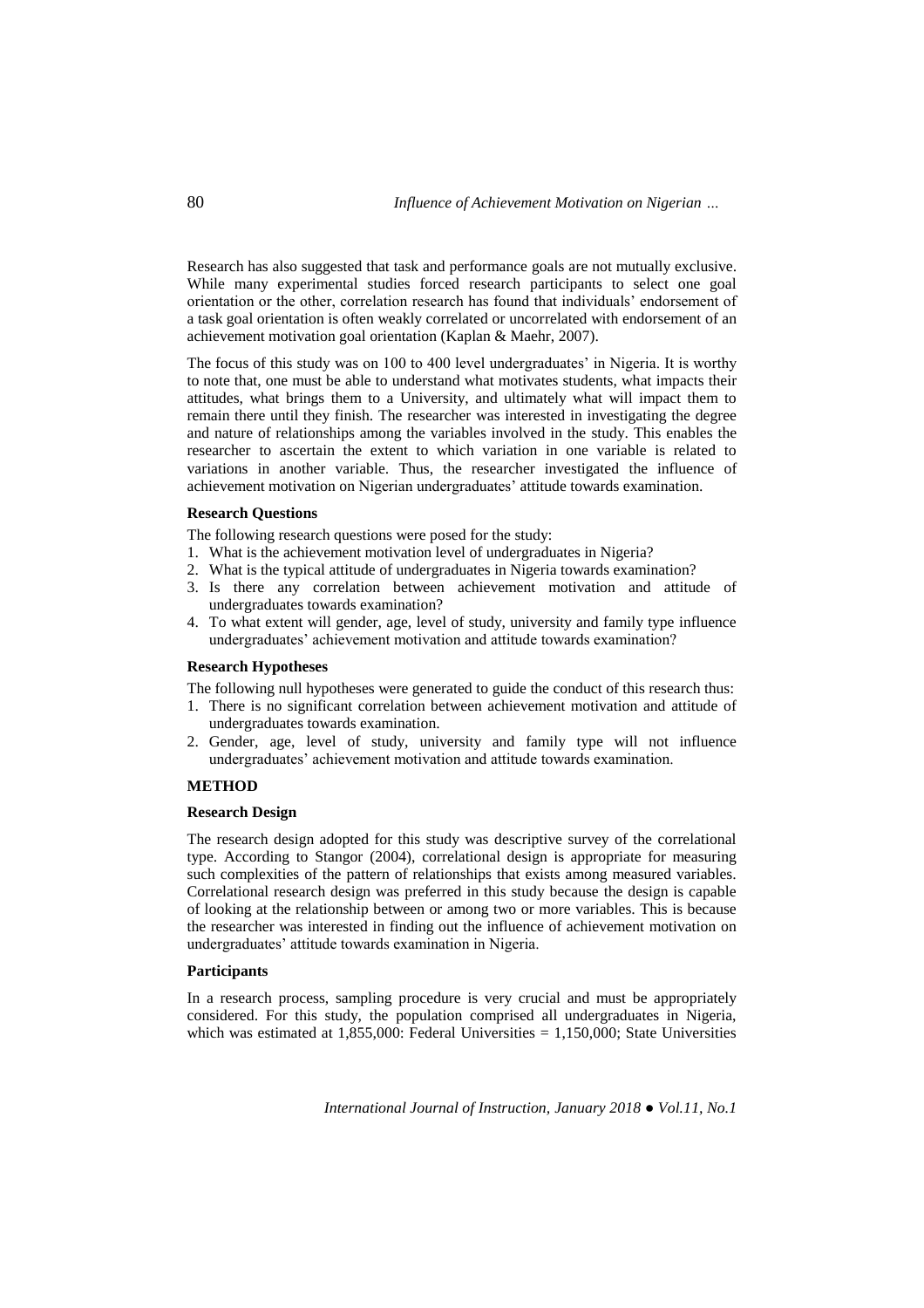$= 400,000$ ; and Private Universities  $= 305,000$  (Annual Reports of Universities in Nigeria, 2016). The target population, on the other hand, consisted of all undergraduates in Federal Universities in six selected states across the six geopolitical zones of Nigeria. Based on the Research Advisors (2006), a total sample size of 1,536 was recommended at 95% confidence and 2.5% margin of error. Based on this recommended figure i.e. 1,536 and for equal representation, 256 respondents were purposively selected from each of the six federal universities.

Purposive and stratified random sampling techniques were employed to select the respondents for the study. The technique comprised several stages of selection from the larger sampling framework to the actual sample size for the study. In giving the study a national spread, the existing six geopolitical zones of the federation were used as the sampling field.

At stage one; the researcher adopted the purposive sampling technique to ensure a national spread by deliberately selecting a state from each of the six geo-political zones in Nigeria. These states are: Enugu (South-East); Lagos (South-West); Edo (South-South); Bauchi (North-East); Kaduna (North-West) and Kwara (North-Central). Furthermore, one Federal University was purposively selected from each of the six selected States. Thus, a total of six Federal Universities were purposively selected. At stage two, stratified random sampling technique was employed to select participants for the study.

## **Data Collection Tools**

Two Questionnaires were used to collect the necessary data. In order to collect the data on achievement motivation; Achievement Motivation Scale (AMS) was adopted from Elliot and Mcgregor (2001) to measure achievement motivation. To measure attitude towards examination, the instrument in this section was developed by experts in the Department of Counsellor Education, University of Ilorin (2013) but was adapted to suit the objective of this study.

The highest score any respondent could obtain in AMS which contained items on achievement motivation was 80 (i.e.  $4 \times 20$ ) while the lowest score was 20 (1×20). Therefore, the range was 60 (80-20). The range was divided by 2 (i.e. 60/2) 30. Then, 30 was added to the lowest score on the AMS (i.e.  $30 + 20 = 50$ ). Therefore, 50 was the benchmark for AMS. Hence, score between 20 and 50 was considered as low achievement motivation while score between 51 and 80 was considered high achievement motivation in this study.

The highest score any respondent could obtain in ATES which contained items on attitude towards examination was 80 (i.e.  $4 \times 20$ ) while the lowest score was 20 ( $1 \times 20$ ). Therefore, the range was 60 (80-20). The range was divided by 2 (i.e. 60/2) 30. Then, 30 was added to the lowest score on the ATES (i.e.  $30 + 20 = 50$ ). Therefore, 50 was the benchmark for ATES. Hence, score between 20 and 50 was considered as negative attitude towards examination while score between 51 and 80 was considered positive attitude towards examination in this study.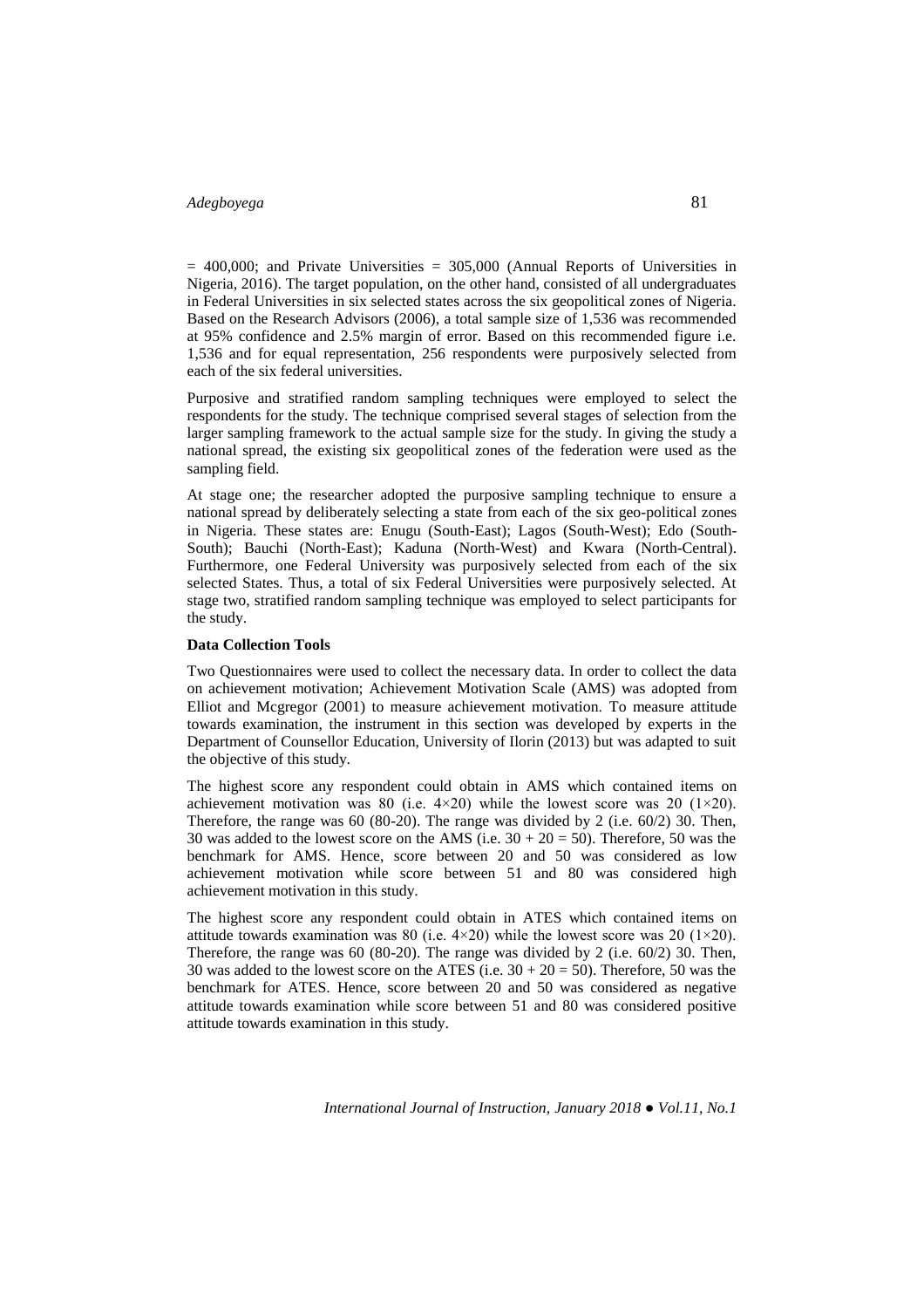# **Data Analysis**

The data collected were analysed by the researcher using both descriptive and inferential statistical procedures. Percentage was used to answer research questions 1 and 2, while Person Product Moment Correlation (PPMC) statistical technique was used to analyse hypothesis 1 and Multiple Regression was used to analyse hypothesis 2 at 0.05 alpha level.

# **FINDINGS**

**Research Question 1:** *What is the achievement motivation level of undergraduates in Nigeria?*

In order to answer this research question, participants' responses on the achievement motivation scale were collated and categorised into two levels; high and low. The summary of the results is as shown on table 1.

Table 1

Level of achievement motivation of undergraduates in Nigeria

| Level of Achievement Motivation | Frequency | Percentage $(\%)$ |  |
|---------------------------------|-----------|-------------------|--|
| High                            | 1103      | 71.81             |  |
| Low                             | 433       | 28.19             |  |
| Total                           | 1536      | 100               |  |

Table 1 indicates that 1,536 undergraduates participated in this study. Responses to items that sought information on achievement motivation of undergraduates revealed that 1103 representing (71.81%) of the respondents had high level of achievement motivation, while 433 representing (28.19%) of the respondents had low level of achievement motivation. This indicates that the level of achievement motivation of undergraduates in Nigeria was high.

# **Research Question 2:** *What is the attitude of undergraduates in Nigeria towards examination?*

In order to answer this research question, participants' responses on the attitude of undergraduates in Nigeria towards examination scale were collated and categorised into two levels; high and low. The summary of the results is as shown on table 2.

Table 2

Attitude of undergraduates in Nigeria towards examination

| Attitude of Undergraduates Towards Examination | Frequency | Percentage $(\%)$ |
|------------------------------------------------|-----------|-------------------|
| Positive                                       | 1118      | 72.79             |
| Negative                                       | 418       | 27.21             |
| Total                                          | 1536      | 100               |

Table 2 indicates that 1,536 undergraduates participated in this study. Responses to items that sought information on attitude of undergraduates in Nigeria towards examination revealed that 1118 representing (72.79%) of the participants had positive attitude towards examination, while 418 representing (27.21%) of the participants had negative attitude towards examination. This indicates that the attitude of undergraduates in Nigeria was positive towards examination.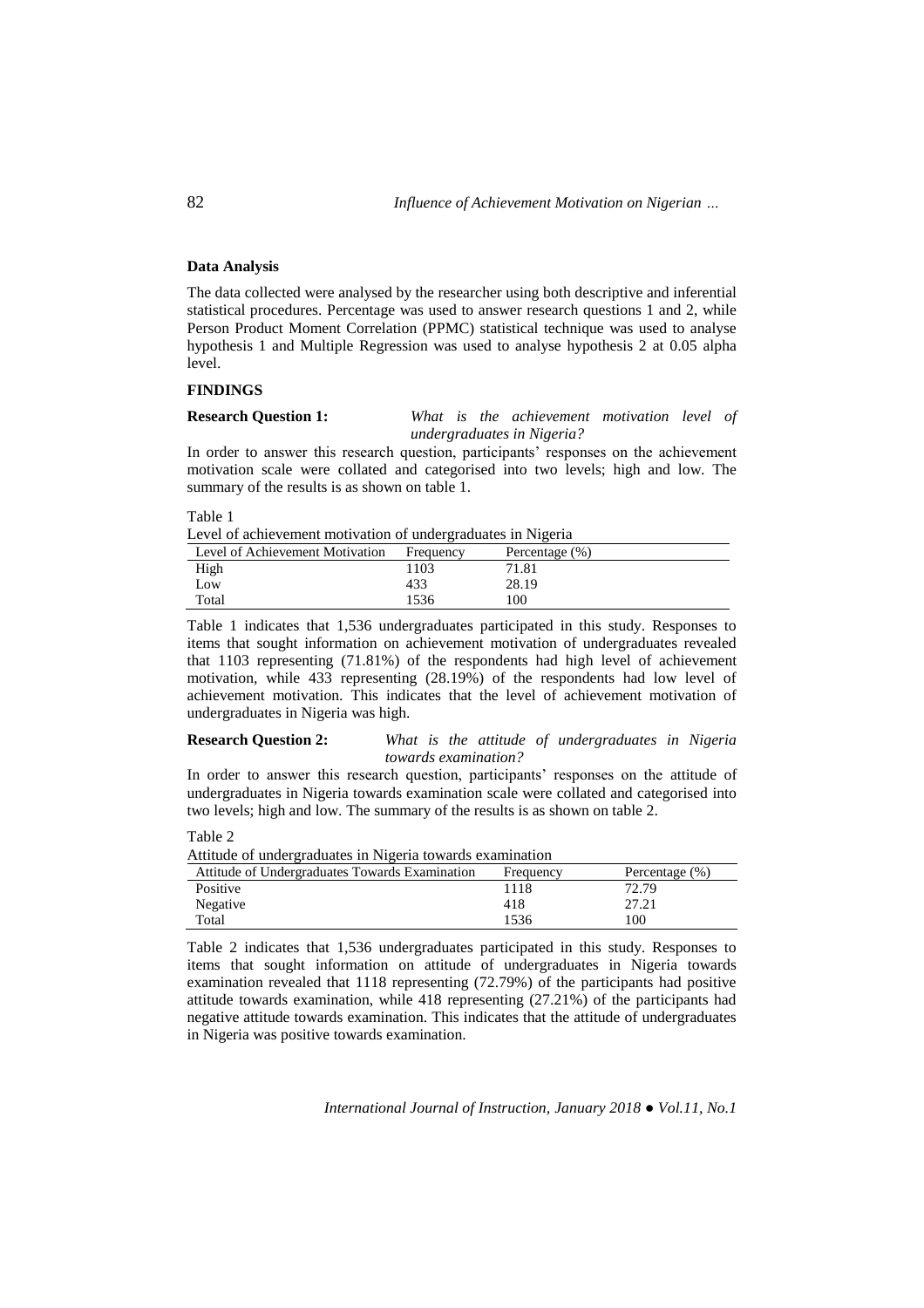| <b>Hypothesis One:</b> |  | There is no significant correlation between   |              |    |
|------------------------|--|-----------------------------------------------|--------------|----|
|                        |  | achievement motivation                        | and attitude | of |
|                        |  | undergraduates towards examination in Nigeria |              |    |

In order to test this hypothesis, participants' responses to the scales (Achievement Motivation and Attitude of Undergraduates Towards Examination) were collated. The data collected from the study were analysed using Pearson Product Moment Correlation statistics. Summary of the analysis is presented on Table 3.

#### Table 3

Correlation between achievement motivation and attitude of undergraduates towards examination in Nigeria

| Variables                                |      | Mean  | SD   | df   | Cal. r-value p-value |       |
|------------------------------------------|------|-------|------|------|----------------------|-------|
| Achievement Motivation                   | 1536 | 63.30 | 6.04 | 1534 | $0.55*$              | 0.001 |
| <b>Attitude Towards Examination</b>      | 1536 | 66.82 | 6.33 |      |                      |       |
| $\text{\textdegree}$ Significant, p<0.05 |      |       |      |      |                      |       |

The result on Table 3 indicates that the calculated r is 0.55 and the p-value is 0.001. Since the calculated p-value is less than the alpha level at 0.05, indicating a significant relationship. Hence, the hypothesis which states that there is no significant correlation between achievement motivation and attitude of undergraduates towards examination in Nigeria was rejected. This means that there was a significant positive correlation between achievement motivation and attitude of undergraduates towards examination in Nigeria.

**Hypothesis Two:** *Gender, age, level of study, university and family type will not influence undergraduates' achievement motivation and attitude towards examination in Nigeria*

In order to test this hypothesis, participants' responses to the scales (Achievement Motivation and Attitude of Undergraduates Towards Examination) were collated. The data collected from the study were analysed using multiple regression statistics. Summaries of the analysis are presented on Tables 4 and 5.

# Table 4

Analysis of variance (ANOVA) showing the regression between the predictors variables and the dependent variable

| Model      | <b>Sum of Squares</b> | df   | <b>Mean Squares</b> | Cal. F-ratio | p-value           |
|------------|-----------------------|------|---------------------|--------------|-------------------|
| Regression | 15590.129             |      | 3118.0258           | $28.57*$     | .000 <sup>b</sup> |
| Residual   | 166952.974            | 1530 | 109.120             |              |                   |
| Total      | 182543.103            | 1535 |                     |              |                   |

\*Significant, p<0.05

a. Dependent Variable: ATE

b. Predictors: (Constant), AM, Family Type, University, Age, Gender, Level of study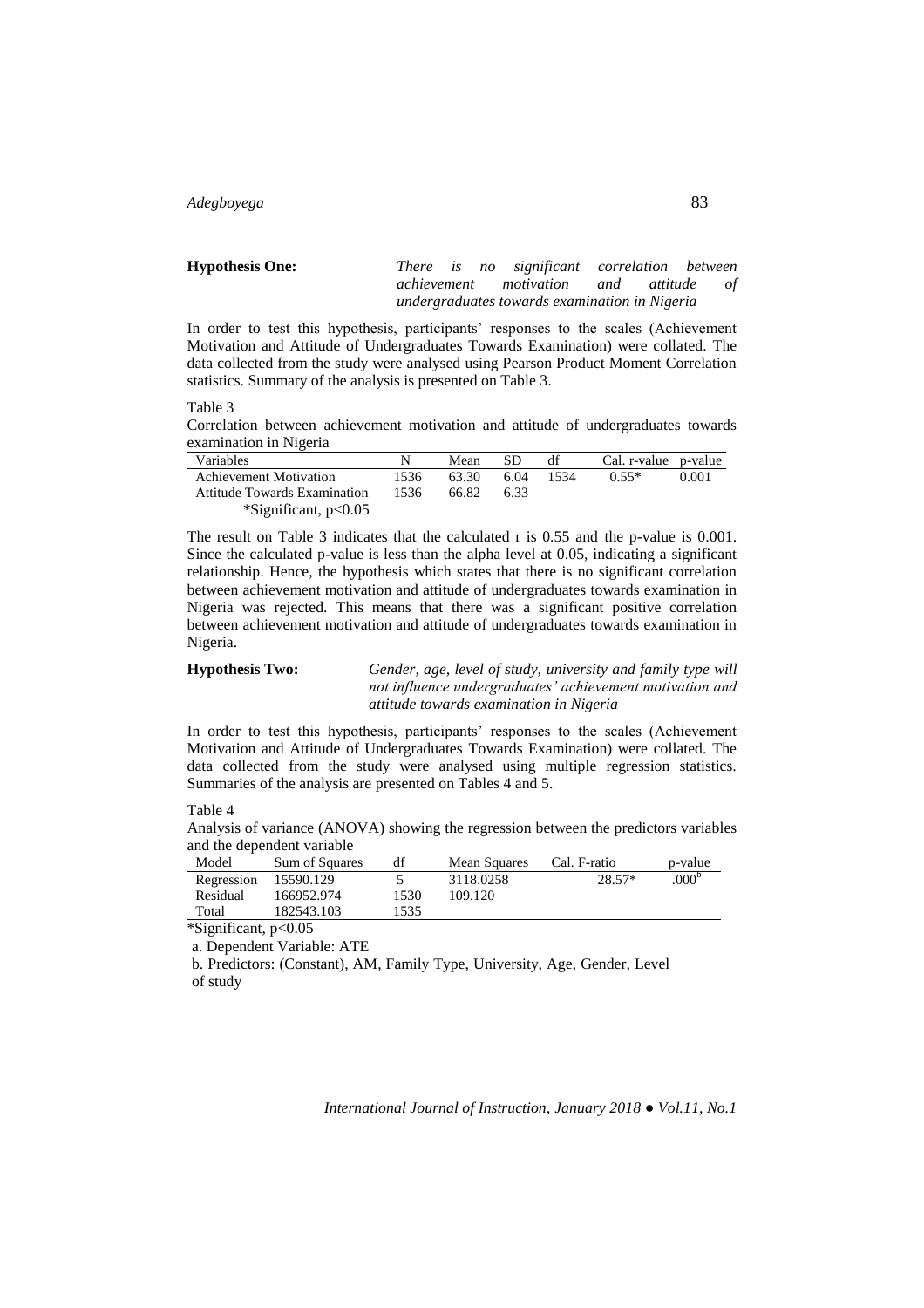# Table 5

Regression coefficient showing gender, age, level of study, university and family type correlating with undergraduates' achievement motivation and attitude towards examination

| Model          | ~       | Std. Error | Beta | Cal t-value | p-value |
|----------------|---------|------------|------|-------------|---------|
| Constant       | 132.483 | 1.868      |      | 68.842      | .000    |
| Gender         | 1.113   | .570       | .051 | 1.954*      | .051    |
| Age            | 1.599   | .564       | .075 | 2.838*      | .005    |
| Level of Study | 2.799   | .333       | .228 | 8.406*      | .000    |
| University     | .118    | .156       | .019 | .758        | .448    |
| Family Type    | 1.590   | .624       | .068 | $2.547*$    | .011    |

Table 4 shows the result of the ANOVA table indicating an F-value of F  $(5, 1530) = 28.57$ , p<0.05. This implies that the correlation between the predictors and outcome variables are statistically significant. Table 5 further expressed the result of the relative contribution of moderating variables (gender, age, level of study, university and family type) correlating with undergraduates' achievement motivation and attitude towards examination. Gender have a Beta weight ( $\beta$ ) of 1.113, t = 1.954, p<0.05; age have a Beta weight ( $\beta$ ) of 1.599, t = 2.838, p<0.05. Level of Study have a Beta weight  $(\beta)$  of 2.799, t = 8.406, p<0.00; university type have a Beta weight ( $\beta$ ) of .118, t = .758; while family type have a Beta weight ( $\hat{a}$ ) of 1.590,  $t = 2.547$ , p<0.05. Gender, age, level of study and family type has a relationship with undergraduates' achievement motivation and attitude towards examination in Nigeria. Therefore, hypothesis two which states that gender, age, level of study, university and family type will not influence undergraduates' achievement motivation and attitude towards examination in Nigeria was hereby rejected.

### **Summary of the Findings**

Based on the data collected, analysed and interpreted, the following findings were obtained:

- i. the achievement motivation level (71.81%) of the undergraduates sampled for this study was high based on their response to the achievement motivation scale used for the study;
- ii. the attitude towards examination (72.79%) of sampled undergraduates was positive, based on their responses to the attitude towards examination scale used for the study;
- iii. there was a significant positive correlation between achievement motivation and attitude of undergraduates towards examination (calculated p-value of 0.003 < alpha level of 0.05); and
- iv. gender, age, level of study, university and family type had a significant positive influence on undergraduates' achievement motivation and attitude towards examination (F-value of F ( $_{5.1530}$ ) = 28.57, p<0.05).

### **DISCUSSION**

The findings of this study revealed that undergraduates in Nigeria had a high level of achievement motivation. Some of the items which majority of the respondents chose as a result of having a high achievement motivation include: always wanting to learn as much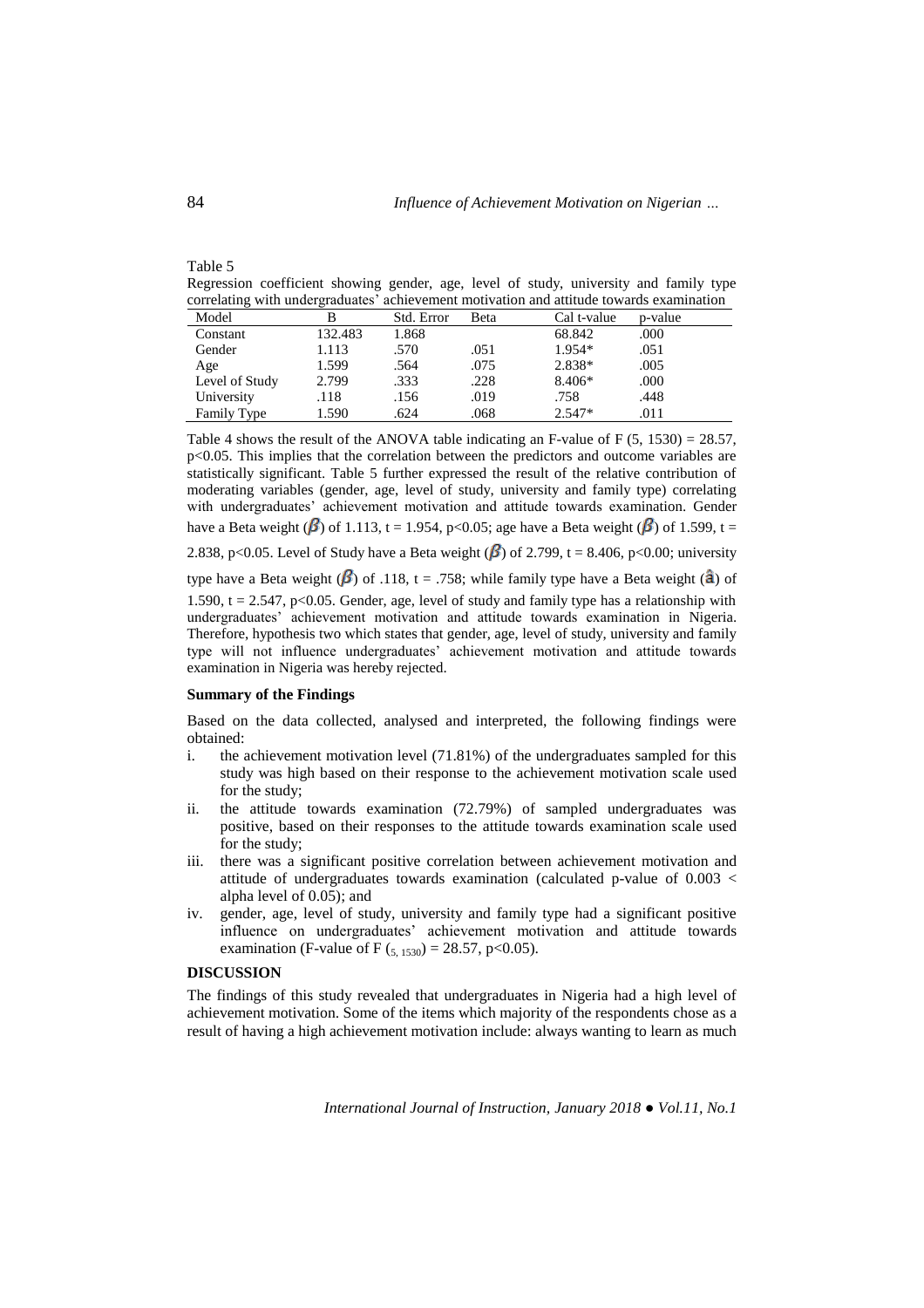as possible from the lessons in their class; setting goal in the classroom which includes: to avoid performing poorly; and avoiding performing poorly in the class among others. This finding agrees with the findings of Sadiq (2014) who found that motivation of Nigeria Army School of Education students was high. Also, Eric and Barnie (2014) found that the achievement motivation of high school students in Ghana was high. Aremu and Oluwole (2001); Adeyemo and Oluwole (2001) and Odedele (2000) have submitted that the way and manner the child perceived himself could affect his academic performance. This may be due to the development of study skills. In a society which places emphasis on academic work proper, inculcation of good study habits and learning skills increases academic performance in schools.

Another finding of this study revealed that undergraduates in Nigeria displayed a positive attitude towards examination. Some of the items which majority of the respondents chose as a result of having a positive attitude towards examination include: reading instructions before starting examinations; going to examination hall with the required examination materials; reviewing answers before submission of examination scripts among others. This finding is in consonance with that of Colin and Barbara (2013) who found that students of University of Rzeszow have positive attitude towards examination. This present finding negates the findings of Adegboyega (2016) who examined the relationship between emotional intelligence and attitude towards examination of undergraduates at University of Ilorin and found that majority of the respondents have negative attitude towards examination, because only 32% had positive attitude and 68% had negative attitude. In a meta-analysis, Crede and Kuncel (2008) found that non-cognitive factors like study habits, skill and study motivation, among other attitudinal constructs, accounted for incremental variance in academic performance beyond standardized tests and previous grades. Moreover, a literature review by Nagaraju (2004) pointed out that, for a good academic success, good study habits and attitudes are important. The positive attitude displayed by undergraduates in Nigeria towards examination might have been reinforced by stake holders in education sector to control or minimise students' poor academic performance. The positive attitude displayed by undergraduates in Nigeria towards examination could also be presumed to have resulted from lecturers' improvement in their roles as learning facilitators which have helped the students to display a positive attitude towards examination.

Hypothesis one revealed that there was a significant positive correlation between achievement motivation and attitude of undergraduates towards examination in Nigeria. The implication of this is that appropriate achievement motivation will lead to positive attitude to examinations and vice-versa. This finding is in consonance with National Centre for Clinical Infant Programs (2013) who stated that a student who seeks to learn is much more apt to succeed. On the contrary, Cornelius and Nsisong (2014) found that academic achievement motivation and attitude of senior secondary school students towards examination malpractice in Uyo Metropolis, Akwa Ibom State, Nigeria.

Hypothesis two revealed that gender, age, level of study, university and family type had a significant positive influence on undergraduates' achievement motivation and attitude towards examination in Nigeria. This implies that the correlation between the predictors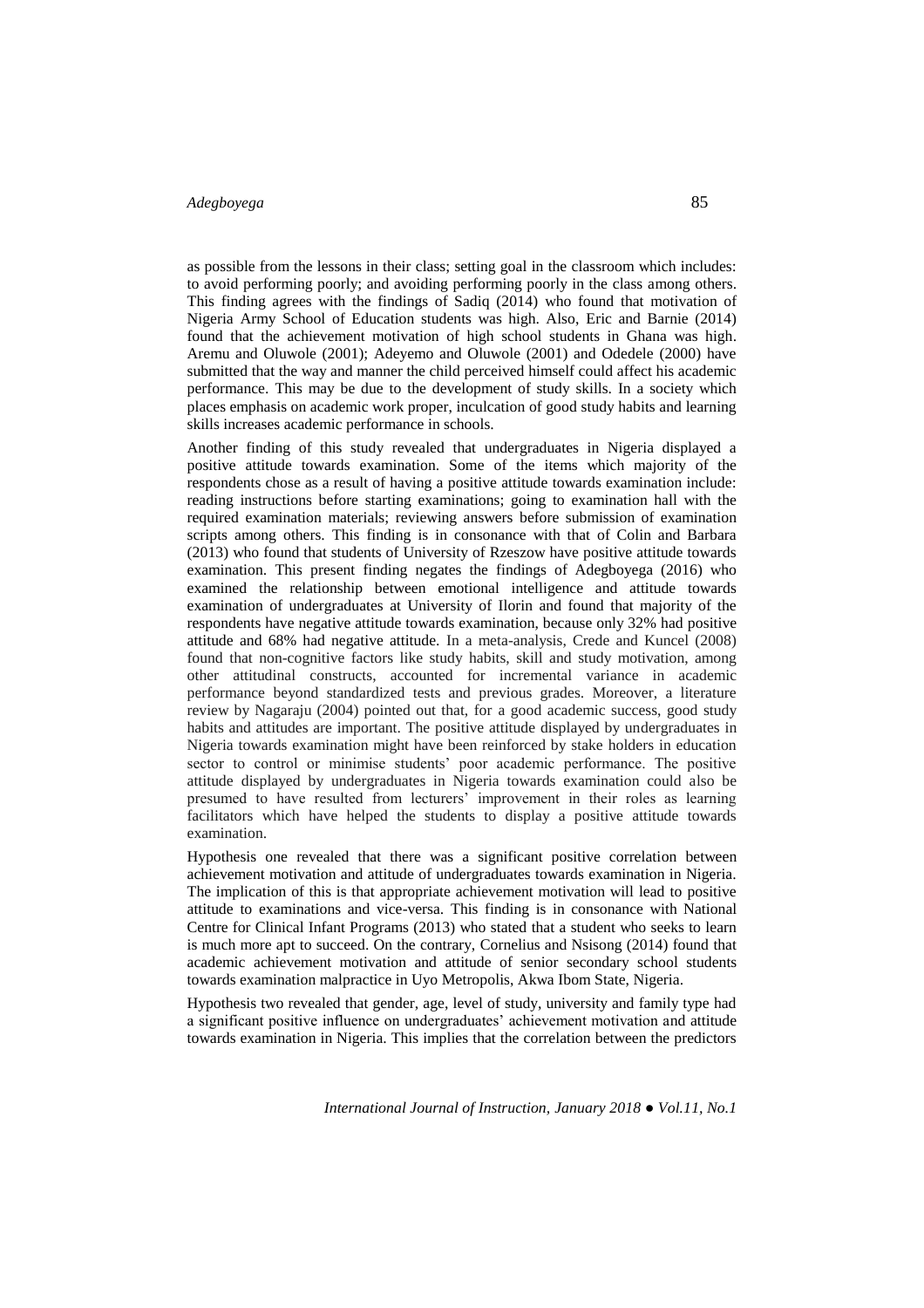and outcome variables are statistically significant. This finding is in consonance with that of Cox (2010) and Michelli (2013) who found that gender was proven to affect attitudes, it did not affect achievement significantly as both genders scored approximately the same on the math test portion of the questionnaire. These findings conflict with other studies that claim students, particularly females, with negative attitudes score poorly. This difference could be attributed to the particular type of negative attitudes these students felt.

The finding agrees with the findings of Nuthana and Yenagi (2009) who stated that the achievements of students in courses are usually determined by their scores in given examinations. Achievement motivation ensures that a student uses all his/her time and energy to achieve the standard objectives set before him/her. Nuthana and Yenagi also stated that achievement motivation of students plays a role in the attitude students have toward their schooling and their academic success. Goc (2010) further outlined some factors that affect students' achievement motivation and in turn affect their attitude toward their studies and examination including effectiveness of the teacher, friends, the individual's attitude towards school, students' perceptions about their own abilities, past experiences (positive or negative), the importance given to the student's success, parent's approaches towards their children and school by taking into account the researches done.

# **CONCLUSION**

Based on the findings of the study, the following conclusions were drawn:

Majority of Nigerian undergraduates have a high level of achievement motivation. The findings also revealed that majority of Nigerian undergraduates have a positive attitude towards examination. There was a significant correlation between achievement motivation and attitude of Nigerian undergraduates towards examination. Students with high achievement motivation tend to have a positive attitude towards examination. The findings also revealed that gender, age, level of study, university and family type had a significant positive influence on undergraduates' achievement motivation and attitude towards examination in Nigeria.

## **RECOMMENDATIONS**

Based on the findings of this study, the following recommendations were made:

Students should continue to develop a positive attitude towards examination. This is because for an individual to be promoted, he/she needs to be assessed on what was taught. Therefore, when students become more focused on their studies, treasure and value education, they would know the reason why they are in school and would thus not cut-corners to pass examinations. Examinations would thus be seen as a test to assess an individual's mastery of the concept taught.

Professional counsellors should endeavour to use appropriate therapies in their institutions of learning by organizing seminars that will help them to understand the influence of achievement motivation on undergraduates' attitude towards examination within the tertiary institutions. These undergraduates can also be helped to identify their true position and attitude towards examinations as well as the need to set valuable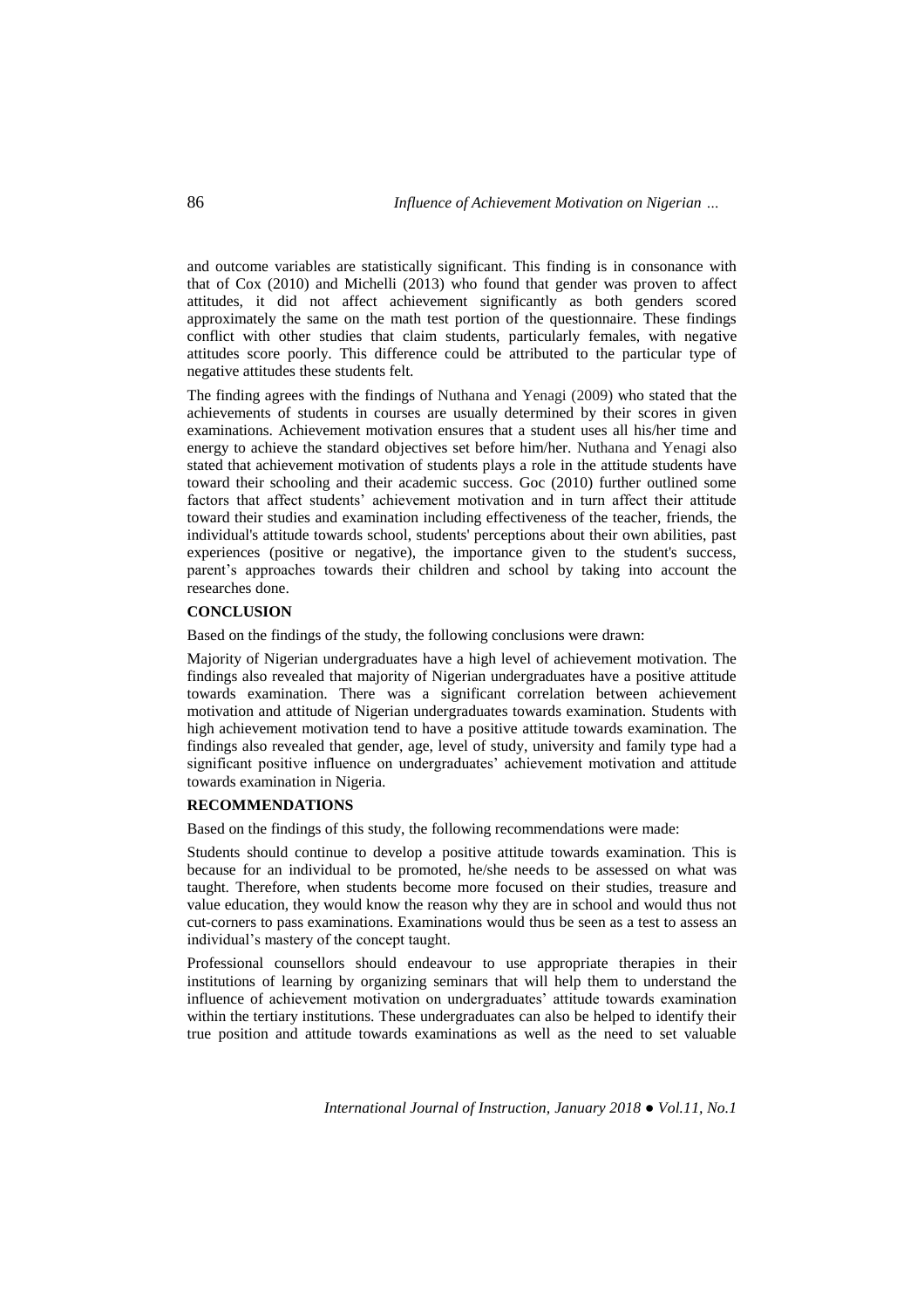targets for high academic attainment and they should thus be encouraged from time to time on the need to seek counselling in the area of goal setting for high academic achievement.

### **REFERENCES**

Adegboyega, L. O. (2016). *Relationship between emotional intelligence and attitude towards examination of undergraduates at University of Ilorin.* Unpublished seminar paper, Department of Counsellor Education, University of Ilorin, Ilorin, Nigeria.

Adeyemo, D. A., & Oluwole, D. A. (2001). Parental rejection extraversion, neuroticism and study habit as correlates of test anxiety among secondary school students in Oyo State, Nigeria. *African Journal of Educational Planning and Policy Studies, 2*(2), 15-23.

Annual Reports of Universities in Nigeria (2016). *Population of undergraduate students in Nigeria.*

Aremu, S., & Oluwole, D. A. (2001). Gender and birth order as predictors of normal pupils anxiety patterns in examination. *Ibadan Journal of Educational Studies, 1*(1), 175-181.

Brophy, J. (1998). *Motivating students to learn.* Madison, WI: McGraw Hill.

Cladella, K., & Herlin, C. (2002). ERIC Information Center Resources [ED473816].

Colin, F. H., & Barbara, F. (2013). An examination of students' attitudes and preparedness for the introduction of ICT-enabled learning at university. *Computer Science and Information Systems, 1,* 99-104.

Cornelius, C. O., & Nsisong, A. U. (2014). Academic achievement motivation and attitude of senior secondary school students towards examination malpractice in Uyo metropolis, Akwa-Ibom State, Nigeria. *IOSR Journal of Research & Method in Education, 4*(5), 25- 31.

Cox, L. (2010). *Girls good at math, but teachers may make them anxious about it.* Retrieved July 2012, from ABC News[:www.abcnews.go.com/Health/MindMoodNews/teachers-math](http://www.abcnews.go.com/Health/MindMoodNews/teachers-math-)anxiety-convincesgirls-bad-math-study/story?id=9658944#.UHxu-bRzOfQ

Crede, M., & Kuncel, N. (2008). Study habits meta-analysis. *Perspectives on Psychological Science, 3*(6), 425-453.

Dörnyei, Z. (2001). *Teaching and researching motivation.* Harlow: Pearson Education Limited.

Dowson, M. & McInerney, D. M. (2001). Psychological parameters of students' social and work avoidance goals: A qualitative investigation. *Journal of Educational Psychology, 93*(1), 35-42.

Drago, J. M. (2004). *The relationship between emotional intelligence and academic achievement in non-traditional college students.* Doctoral Dissertation, Walden University.

Elliot, A. J., & Mcgregor, H. A. (2001). A 2x2 achievement goal framework. *Journal of Personality and social psychology, 80,* 501–519.

Eric, A. A., & Barnie, J. (2014). Achievement motivation, academic self-concept and academic achievement among high school students. *European Journal of Research and Reflection in Educational Sciences, 2*(2), 24-37.

Fidan, N. (1993). *Okulda öğrenme ve öğretme, [Learning and teaching in classroom*